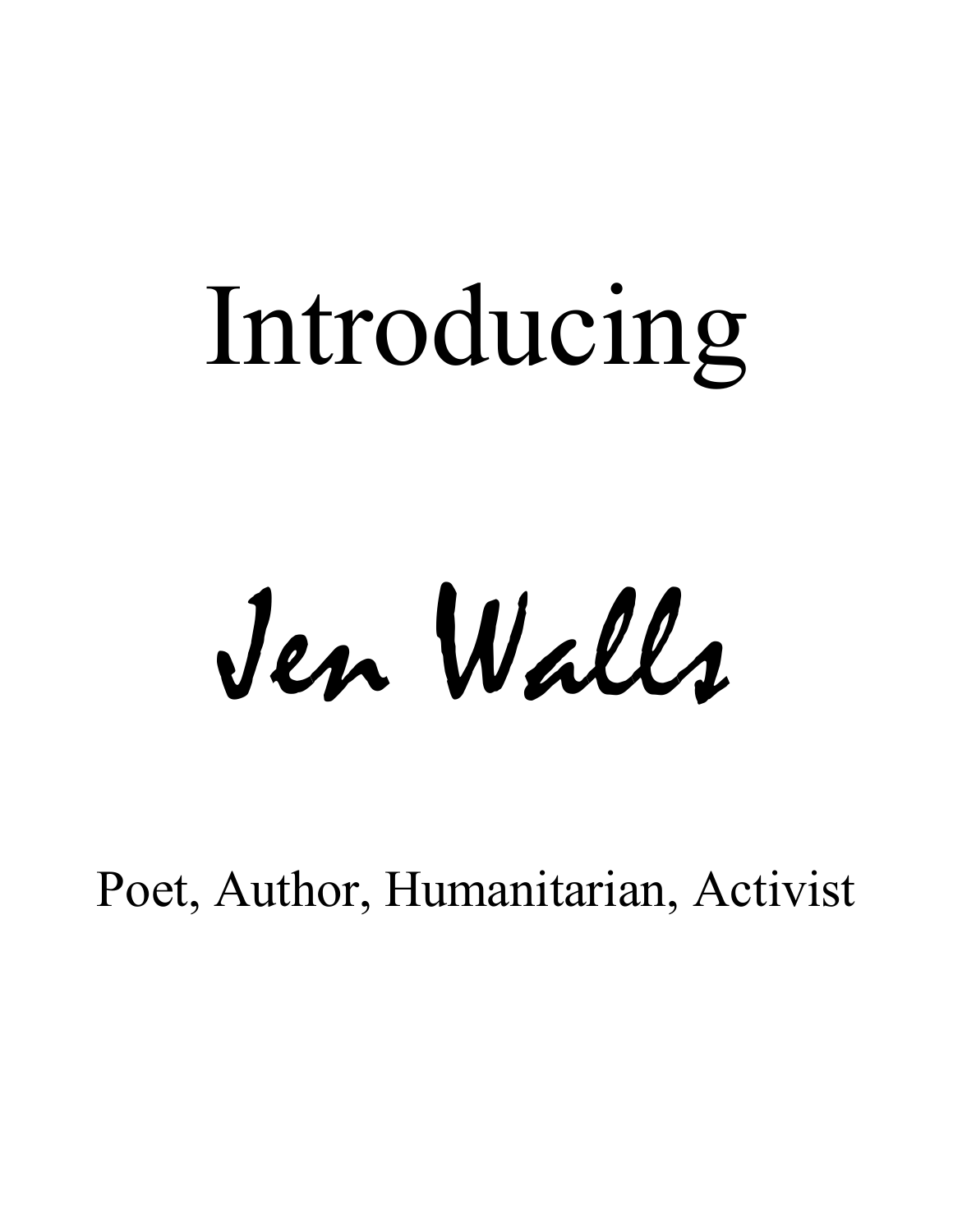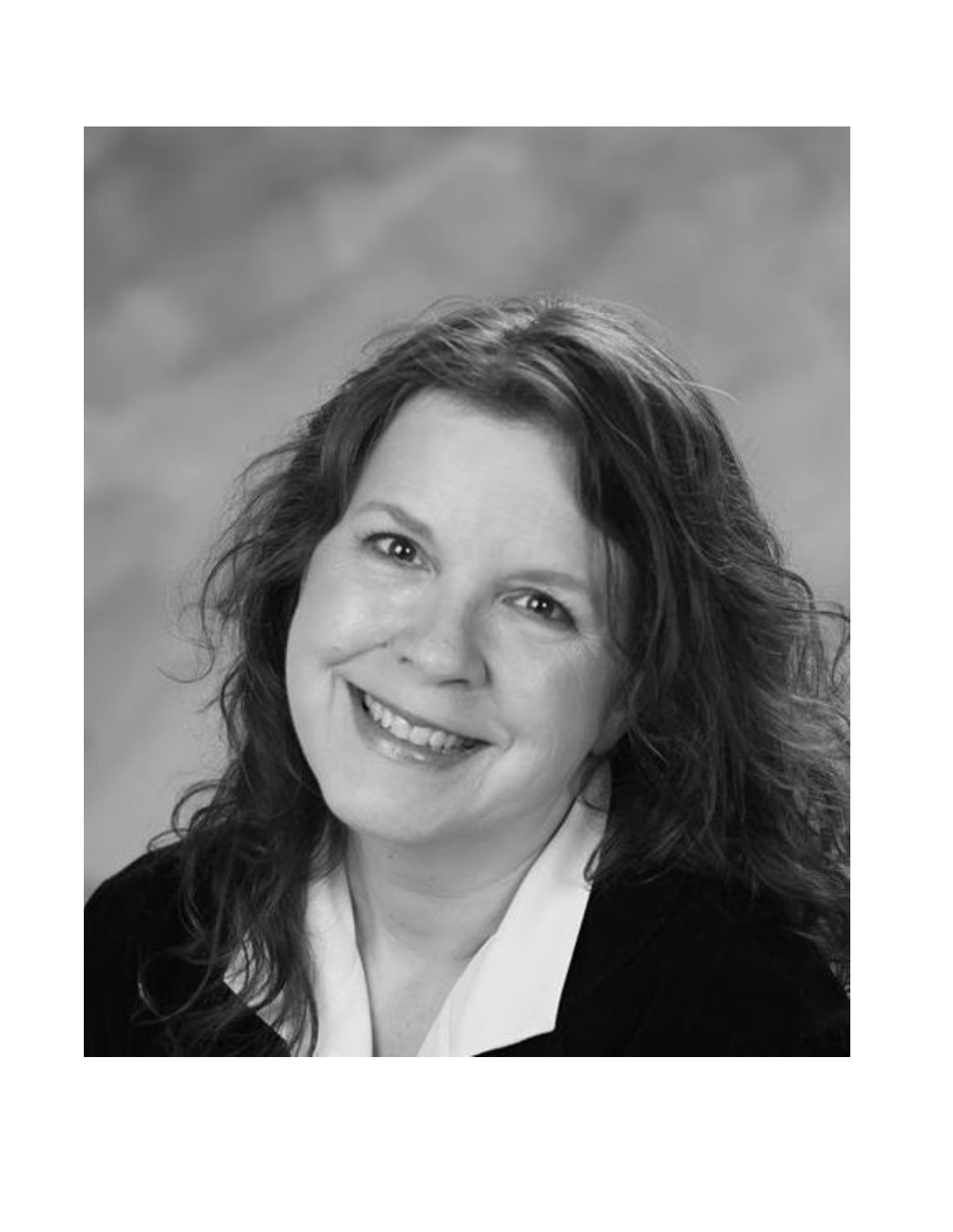An Inner child Press International Author/Poet and regular anthology poetry contributor, Mrs. Jen Walls has recently picked up two of the five 2016 Distinguished Poet Awards that were bestowed recently at the WIN-Canada Awards Gala. Jen Walls of Saint Paul, Minnesota, USA received her award, as well as one for her co-author and poet-brother, Dr. Ram Sharma of Meerut, U.P. India (in absentee) for their recent world peace poetry collection contributions.

Jen Walls and Dr. Ram Sharma received their 2016 Distinguished Poet Awards from Writers International Canada, at the annual WIN-Canada Awards Gala at Burnaby, British Columbia on Friday, May 27, 2016. Jen is a poet/author of "The Tender Petals" from inner child press, and Dr. Ram Sharma is a recent author of "Lamp of Love" from Uttkarsh Publications. Both poets have recently co-authored and released a vibrant peace poetry collection entitled "OM santih santih santih" from The Poetry Society of India.

Receiving the highly acclaimed awards for both the USA and India, Mrs. Jen Walls offered a caring address to an attentive WIN-Canada Award Gala audience of approximately 206 people, which included the Writers International Network Board of Directors and Members, international poetry and literary arts supporters, and esteemed international dignitaries/journalists in attendance at the recent annual WIN-Canada Award event in British Columbia.

Jen Walls gave a brief presentation - sharing fond affectionate gratitude for divine Creator's grace, as she also called for continued care through poetry's vibrant and living messages of hope. Her uplifting address further requested ongoing supports for creating vital sharing of universal family's deepening heart-connections that enliven world peace through the creative arts; building upon collective positivity and sparking future generations to grow important artistry that makes a positive impact upon the world.

Inner Child Press wishes to congratulate Mrs. Jen Walls and Dr. Ram Sharma on their continued dedication for creating peace and love poetry that caringly vibrates within soulful vastness for creating world peace. We at inner child press heartfully applaud them on their recent 2016 Distinguished Poet Awards from WIN-Canada!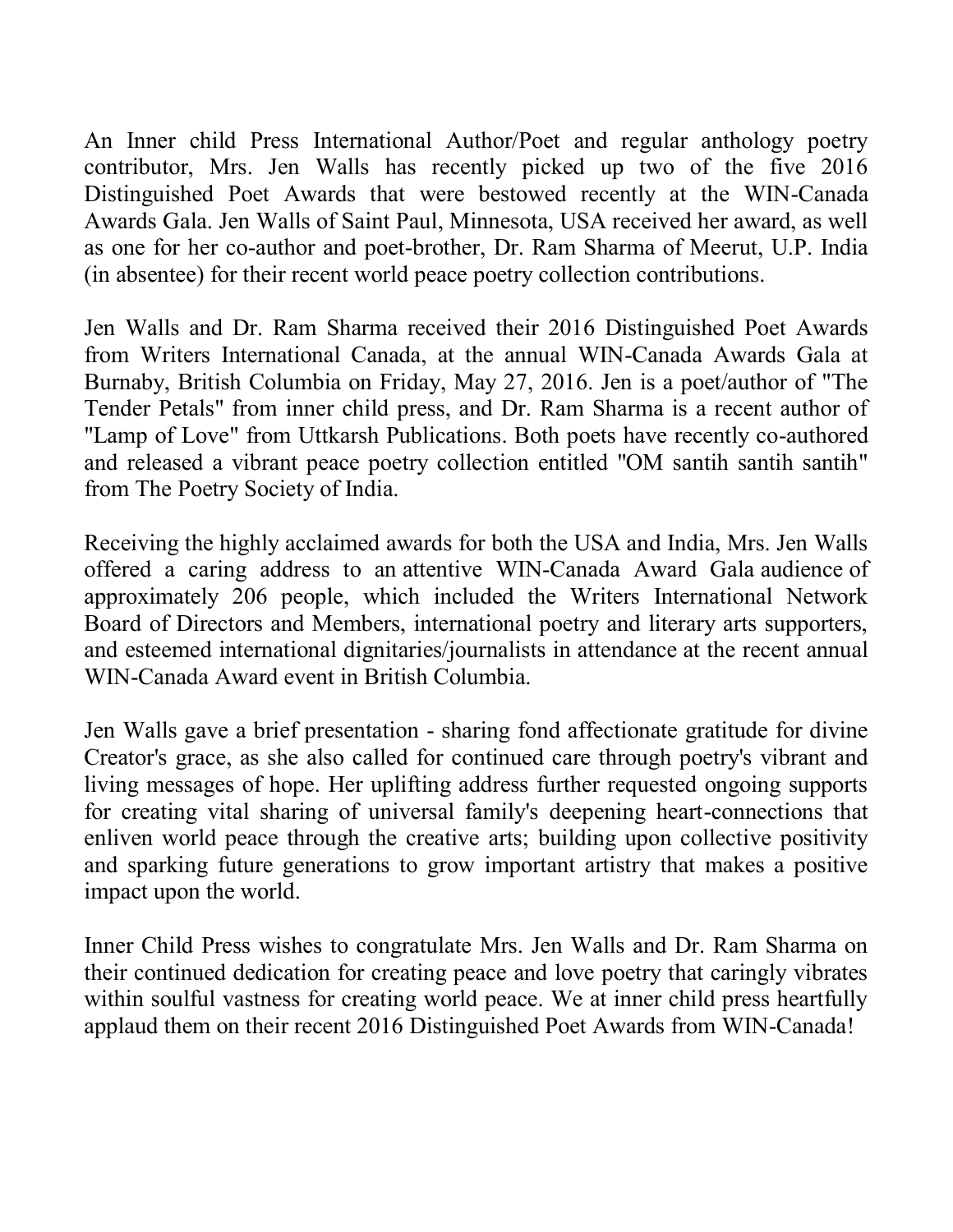

#### Lt. General P.D. Bhargava Group Deputy Vice-Chancellor - Amity University - India and

Jen Walls at 2016 WIN Gala Awards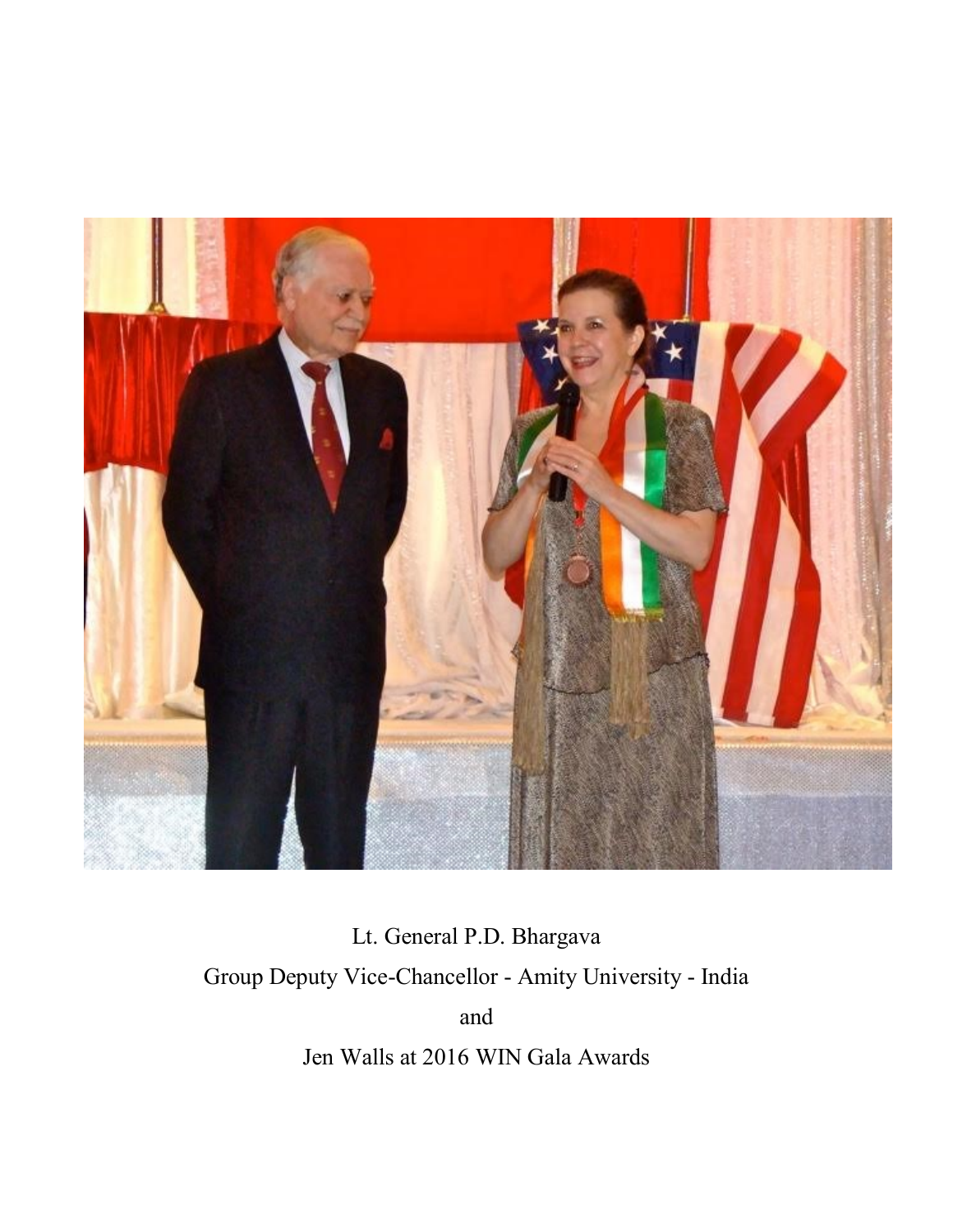

Ashok K. Bhargava, President WIN-Canada, Lt. General P.D. Bhargava - Group Deputy Vice-ChancellorJen Walls, 2016 Distinguished Poet Recipient B.C. Legislator Mabel Elmore at 2016 WIN-Canada Award Gala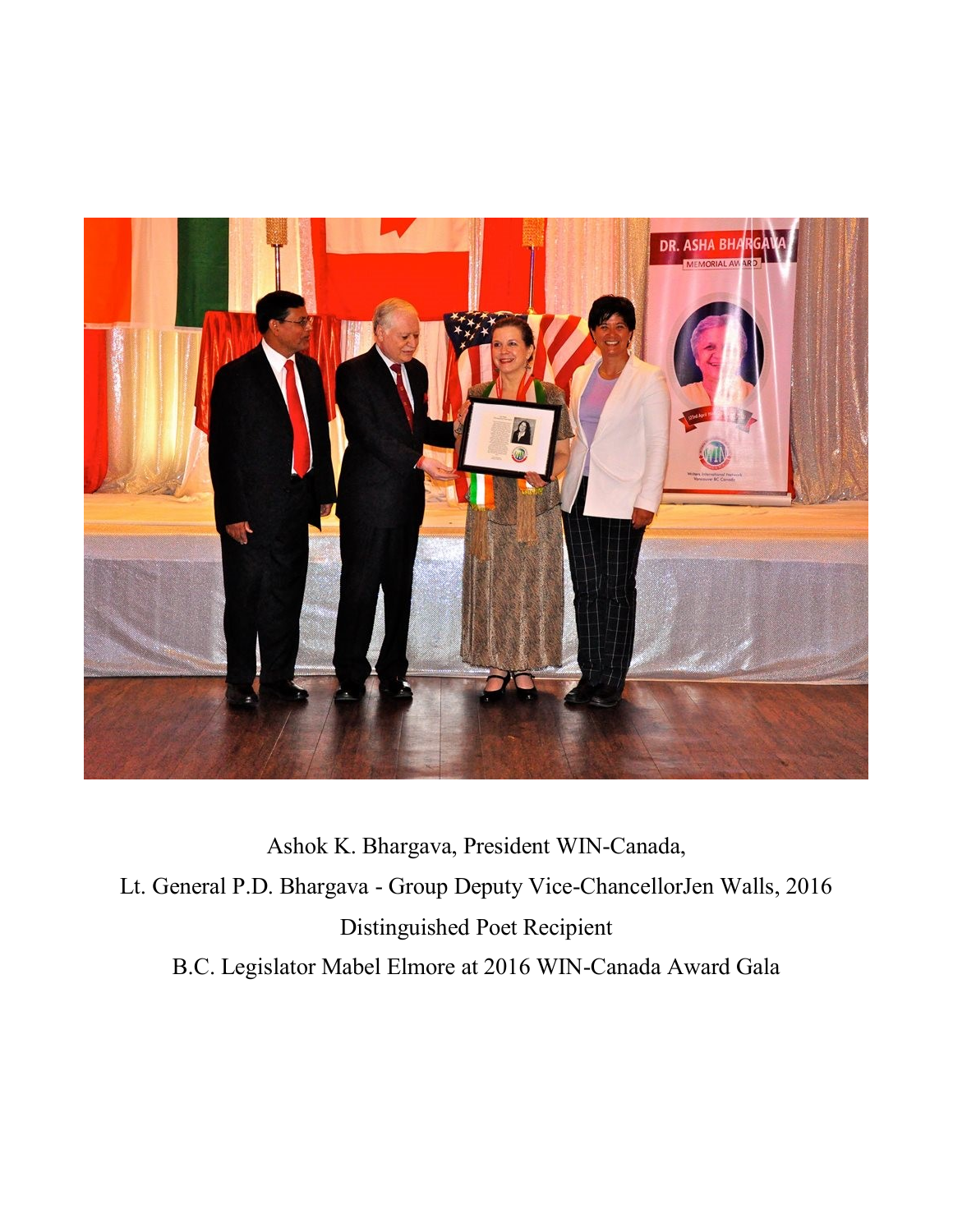

#### WIN-Canada Awards for Dr. Ram Sharma, Meerut, U.P. India Mrs. Jen Walls, Saint Paul, Minnesota, USA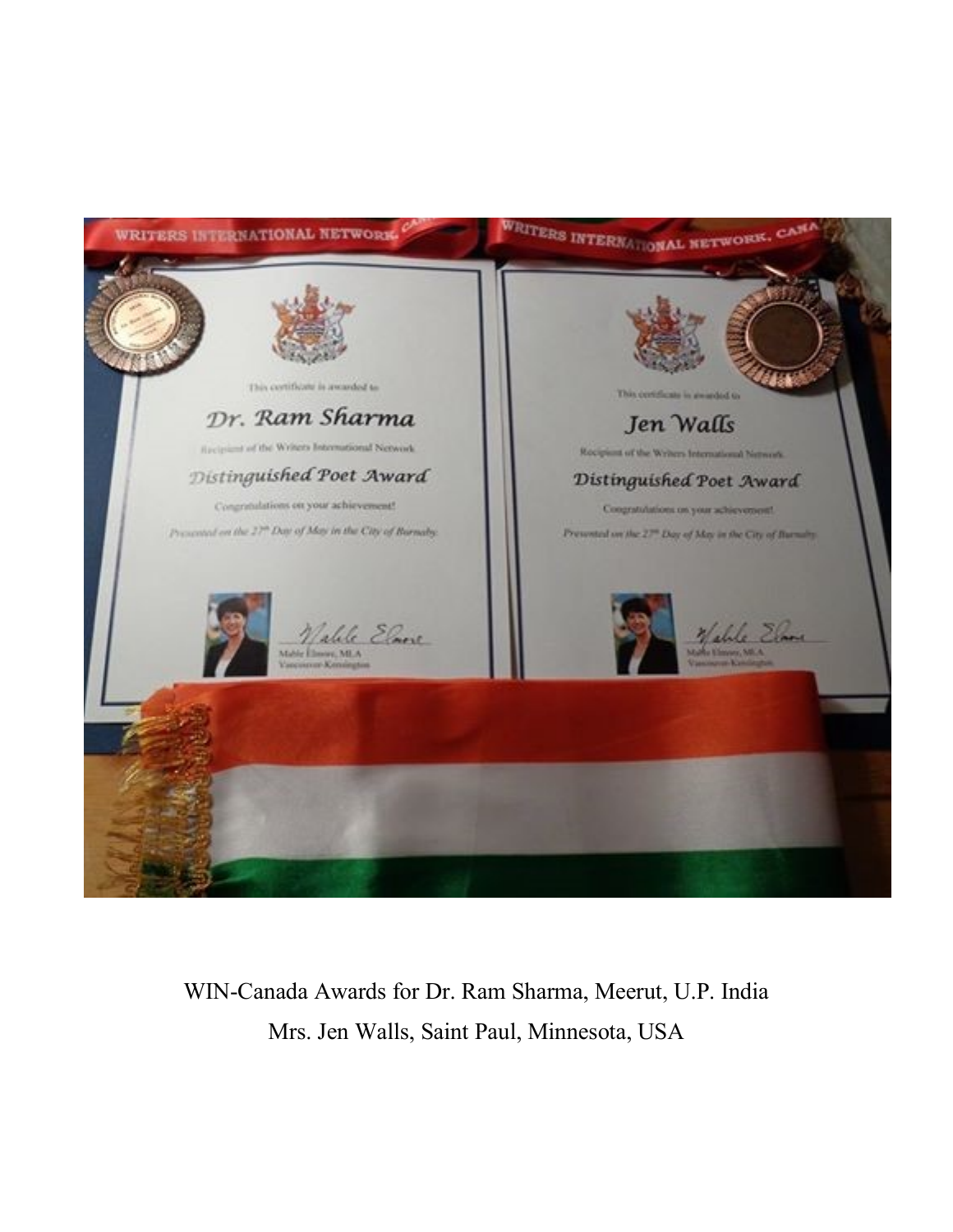

Jen's Book The Tender Petals can be purchased at :

[www.innerchildpress.com/jen-walls](http://www.innerchildpress.com/jen-walls)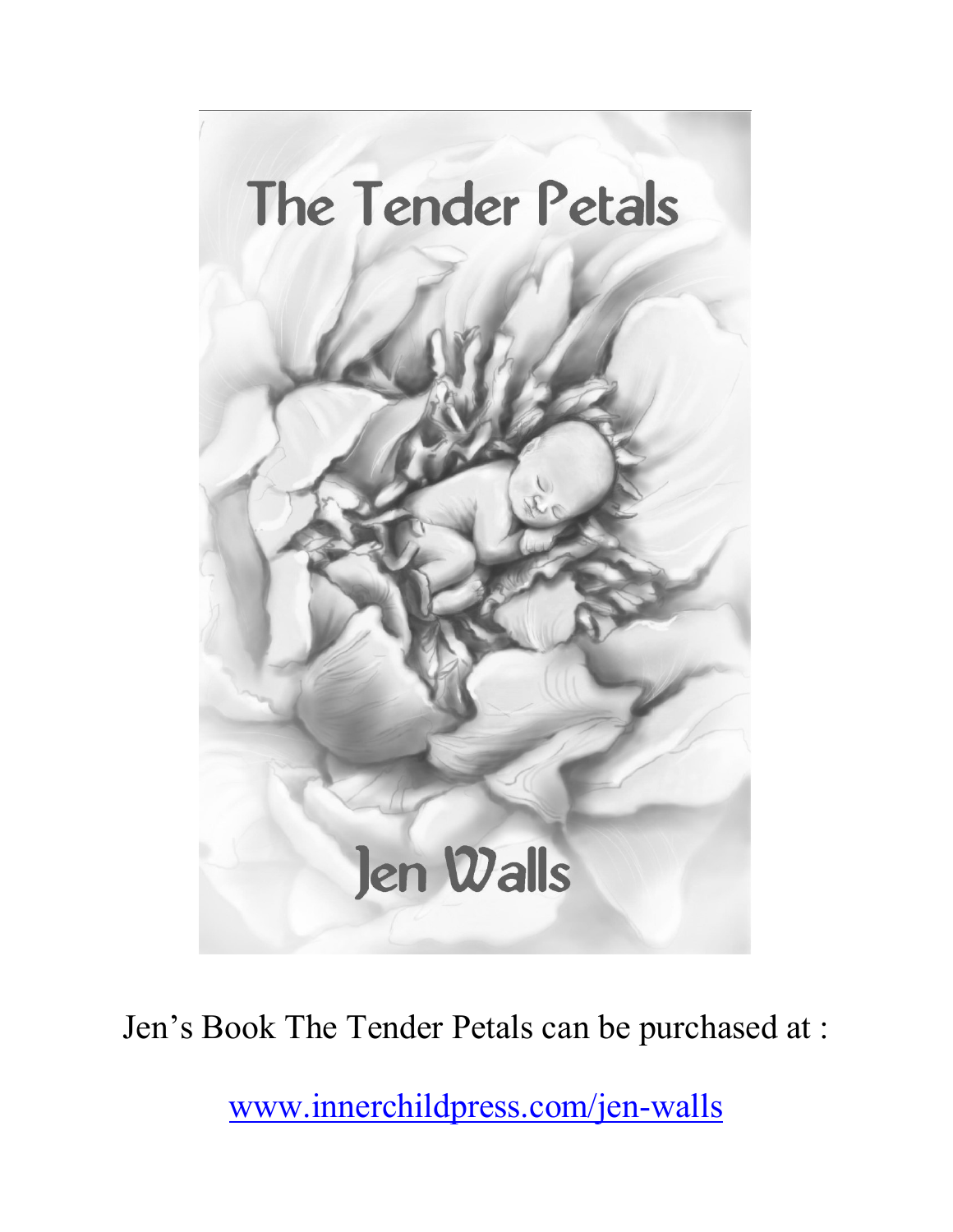Jen Walls

## Web Links & Contacts

FaceBook

[www.facebook.com/jen.walls.7](http://www.facebook.com/jen.walls.7)

FaceBook Group

[www.facebook.com/The-Tender-Petals](http://www.facebook.com/The-Tender-Petals)

#### Inner Child Press

[www.innerchildpress.com/jen-walls](http://www.innerchildpress.com/jen-walls)

#### E-Mail

[mywritegift@gmail.com](mailto:mywritegift@gmail.com)

#### SKYPE

[poetessjenwalls](http://www.poetessjenwalls/)